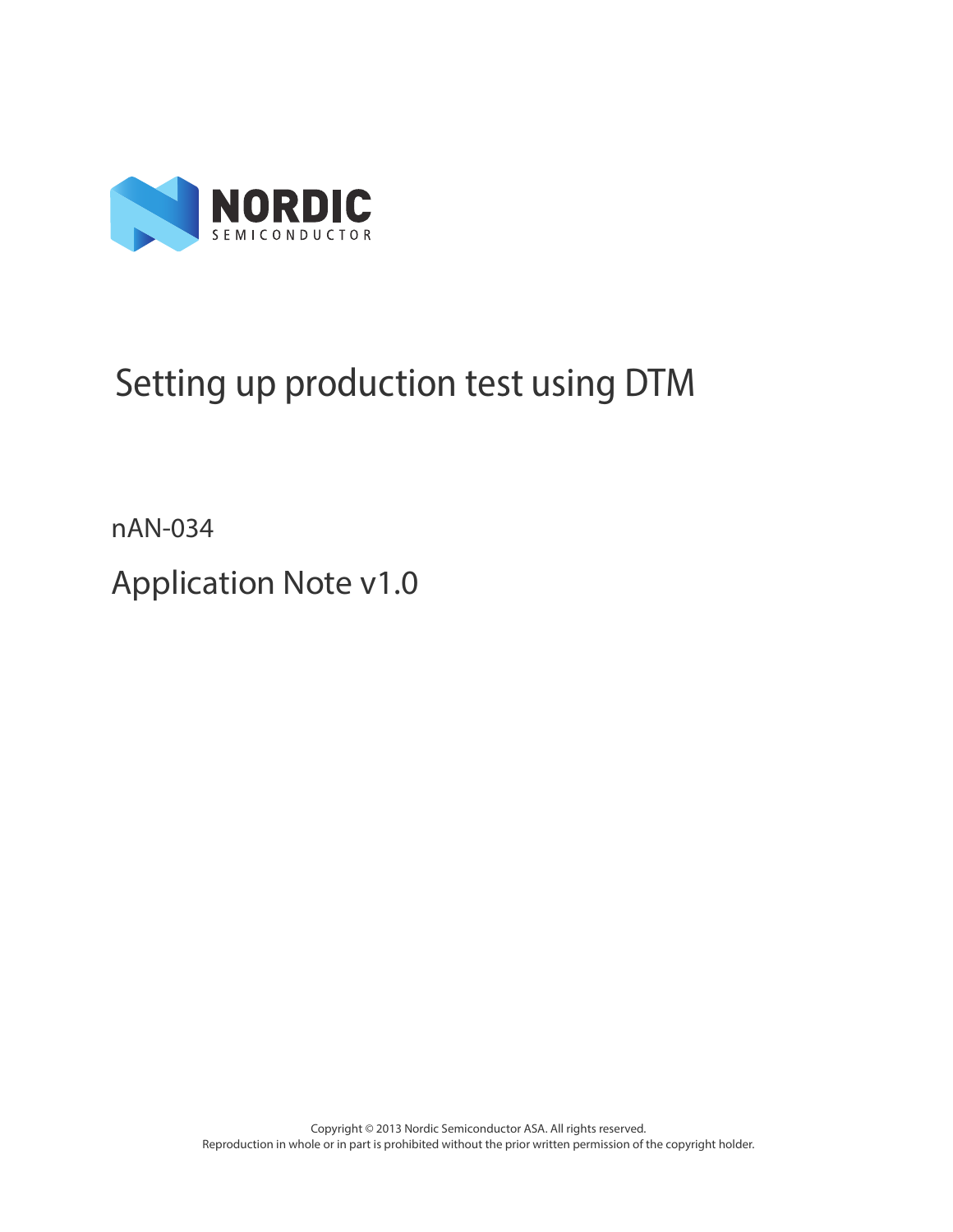

# **Table of contents**

| 1 <sup>1</sup><br>1.1   |  |
|-------------------------|--|
| $\overline{2}$          |  |
| $\overline{\mathbf{3}}$ |  |
| 3.1                     |  |
| 3.2                     |  |
| 3.3                     |  |
| $\overline{4}$          |  |
| 5                       |  |
| 6                       |  |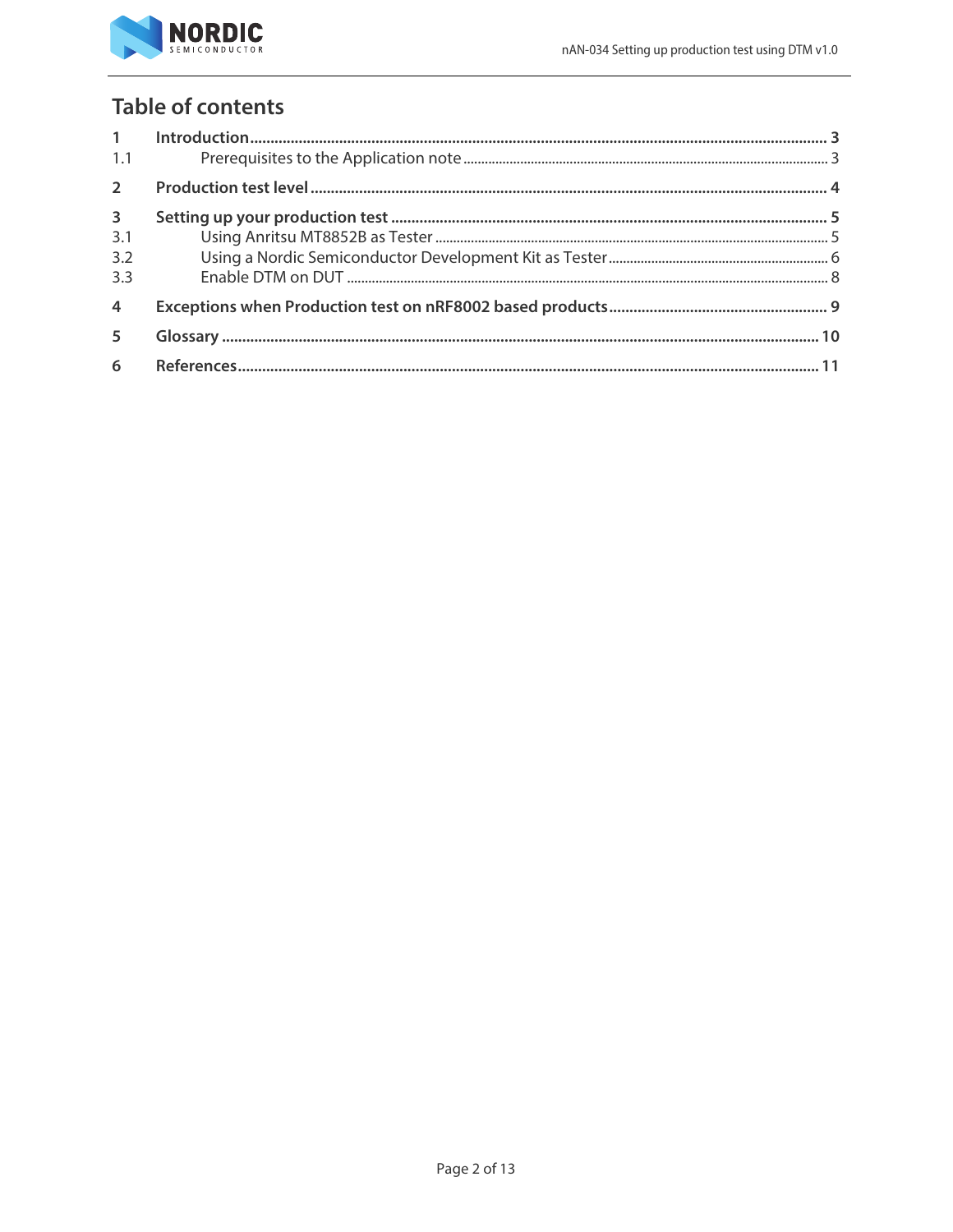

# <span id="page-2-0"></span>**1 Introduction**

The main function of a production test is to verify that all the components are mounted correctly and have correct values after assembling a device.

To perform a production test on a Bluetooth® low energy application, it is preferable to use a built-in function called Direct Test Mode (DTM). The DTM enables testing of the RF parameters and is also used for end-product qualification testing of the RF physical layer (RF PHY). All Bluetooth low energy products include a UART interface that gives access to the Direct Test Mode (DTM).

The DTM has two main modes of operation; the transmit test mode and the receive test mode. In transmit test mode, the Device Under Test (DUT) generates a predefined set of test packets. In receive test mode, the DUT counts the number of test packets received.

This application note describes two alternatives for setting up a production test with DTM:

- By using Anritsu MT8852B Bluetooth Test Set
	- Qualified by Bluetooth SIG
	- Wide range of DTM test
- By using the nRF8001 Development Kit or the nRF51822 Development Kit together with a computer as the tester
	- Simple range of DTM tests
	- Low cost

#### <span id="page-2-1"></span>**1.1 Prerequisites to the Application note**

#### **1.1.1 Hardware requirements**

- nRF8001 Development Kit (nRF8001-DK) or nRF51822 Development Kit (nRF51822-DK)
- nRFgo Starter Kit (nRF6700)

#### **1.1.2 Software requirements**

- nRF8001 SDK or nRF51 SDK
- nRFgo Studio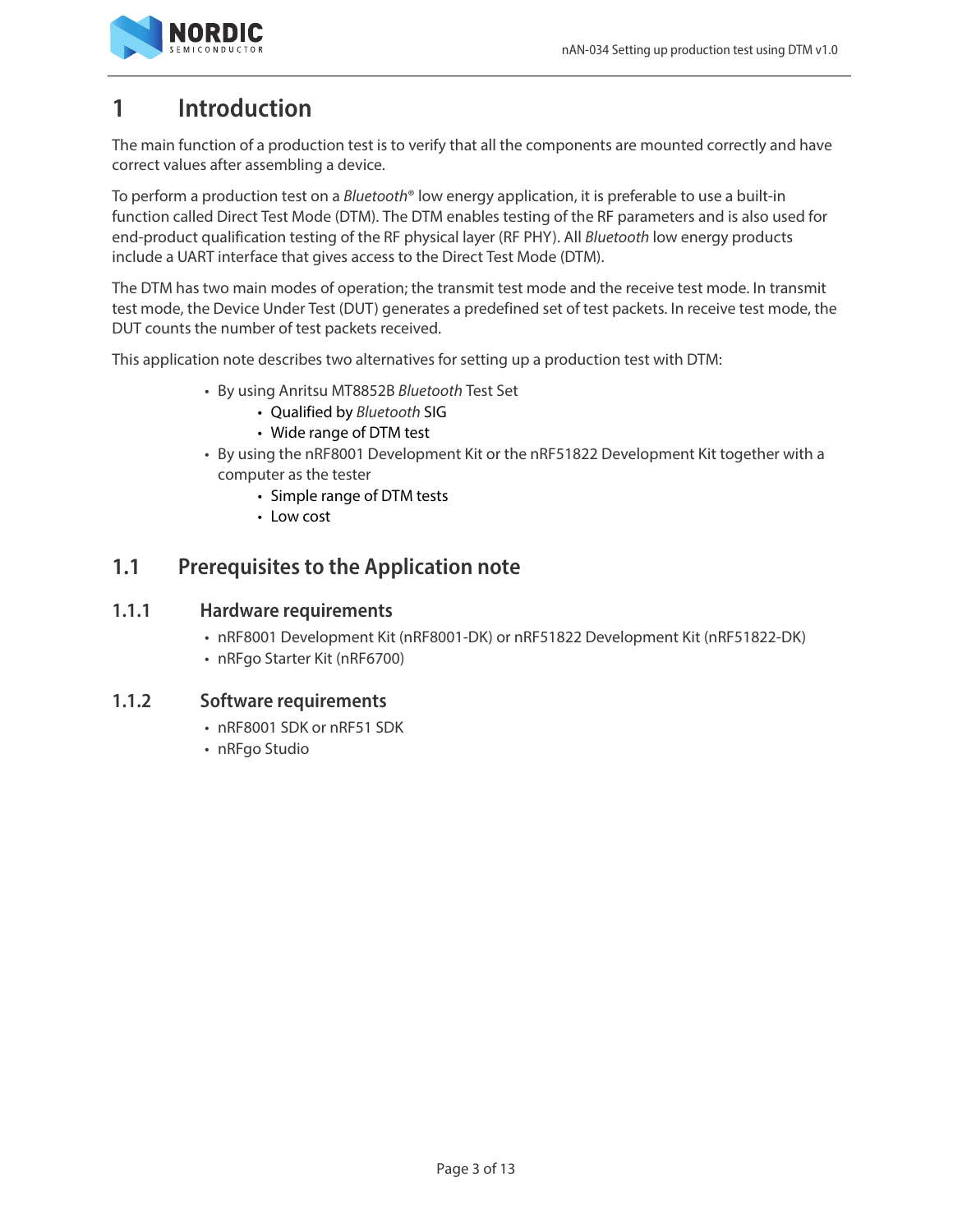

# <span id="page-3-0"></span>**2 Production test level**

The level on the production test should be based on the fact that the RF circuitry on every chip from Nordic Semiconductor is already tested, including both transmit and receive functionality. During your prototype testing of a device, all the main parameters such as output power, range, and functionality are verified.

This means that the production test needed on every assembled device can be simplified compared to the prototype testing.

Passing a production test using DTM will verify:

- The transceivers output power is sufficient, indicating that the matching network and related circuitry are mounted correctly and have correct component values.
- The functionality of the device.

After the production test is passed, the device is ready to use.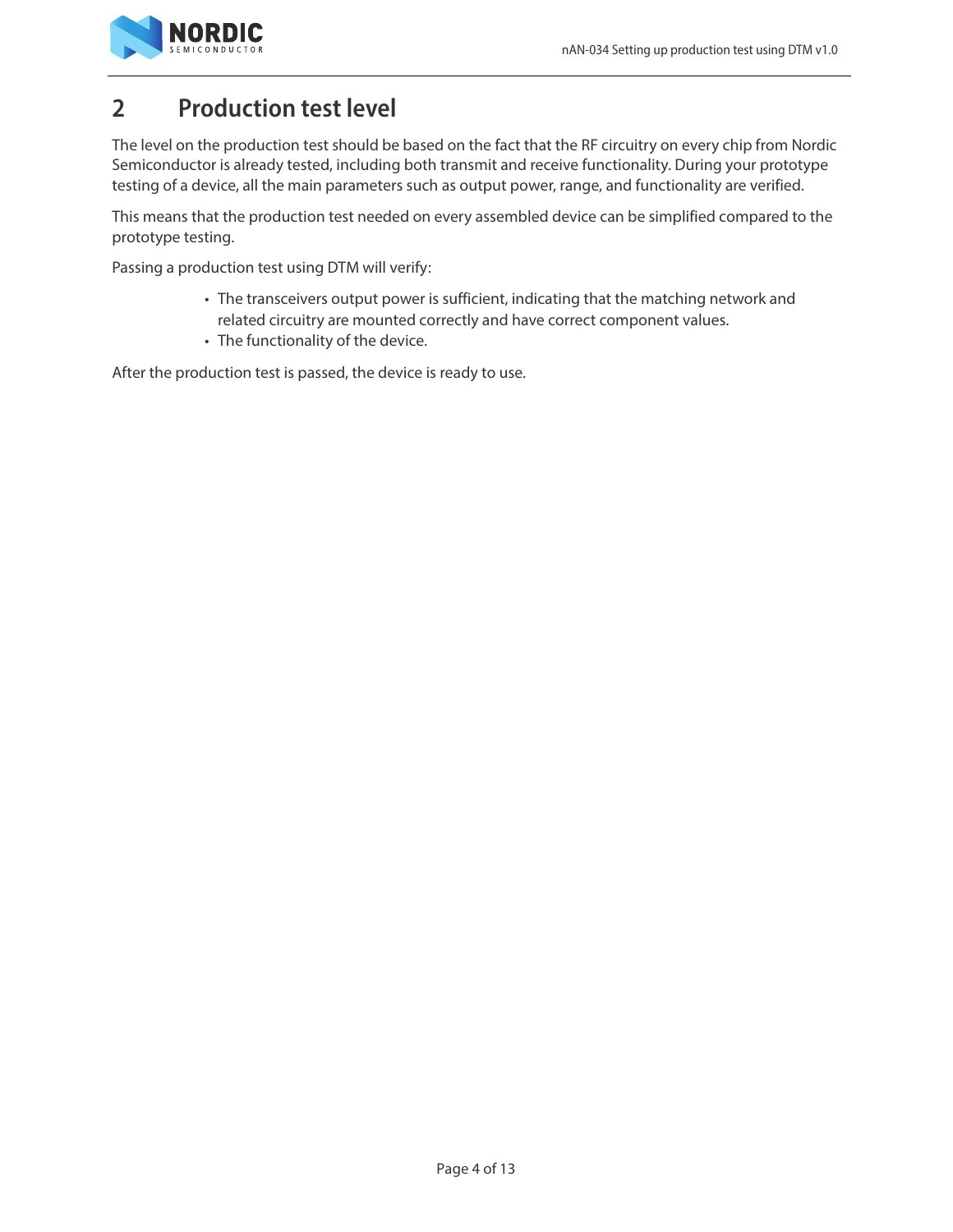

# <span id="page-4-0"></span>**3 Setting up your production test**

### <span id="page-4-1"></span>**3.1 Using Anritsu MT8852B as Tester**

The Anritsu MT8852B supports Bluetooth low energy (BLE) DTM testing on a device by controlling the device through a HCI or two-wire (UART) interface while measuring the RF performance. The UART interface is available on all Nordic Semiconductor BLE devices. The Anritsu MT8852B can run BLE tests directly, or the testing can be controlled from a computer.

The DUT is controlled by sending DTM commands over the UART interface. There are ready made BLE fulltests and quick-tests available from Anritsu, along with the possibility to create manual test scripts.



 **Figure 1** Using Anritsu MT8852B as Tester

To access the documentation, software, operation manuals, and supported test modes for the Anritsu MT8822B, please visit [www.anritsu.com.](http://www.anritsu.com)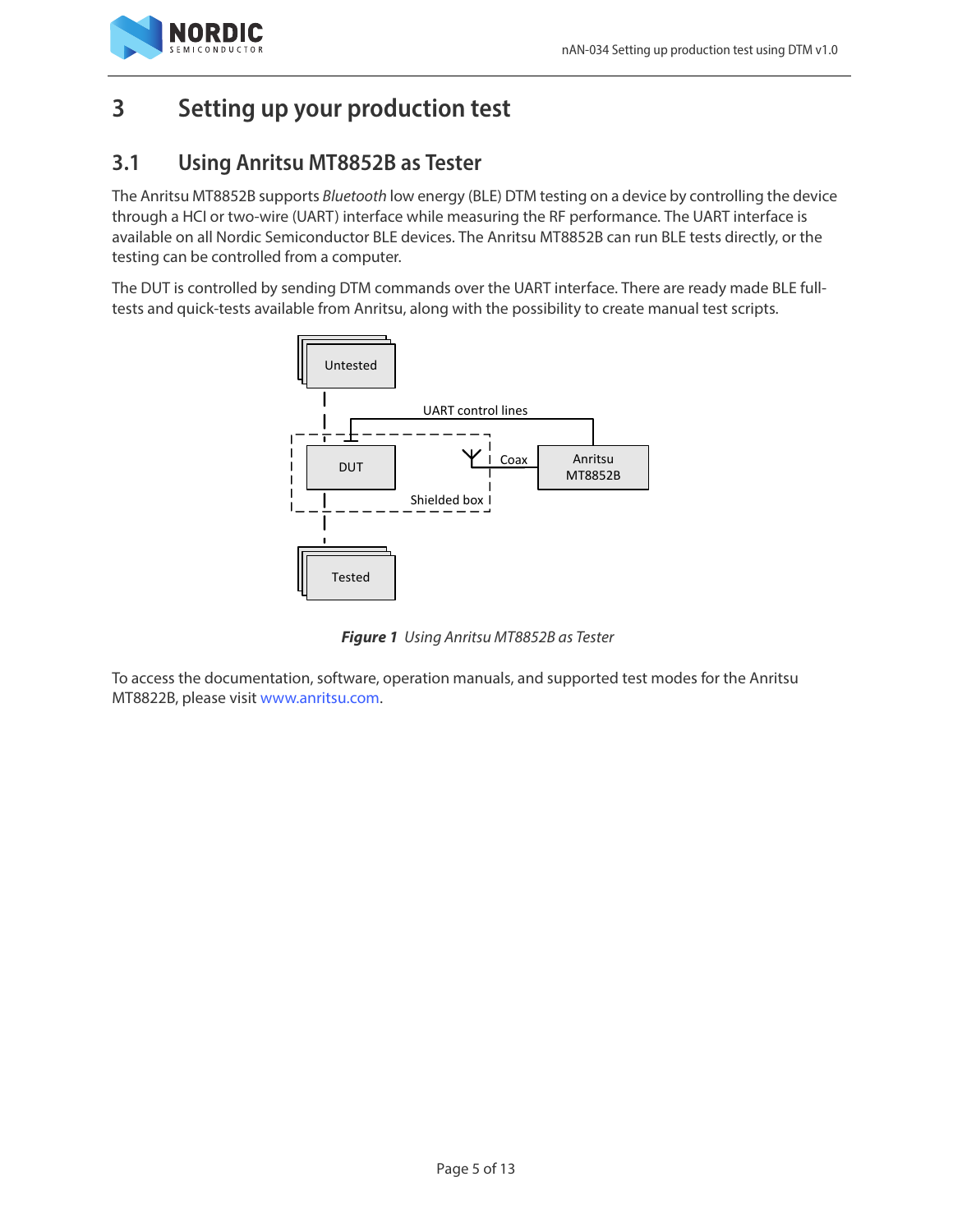

### <span id="page-5-0"></span>**3.2 Using a Nordic Semiconductor Development Kit as Tester**

To be able to use a Nordic Semiconductor Development Kit as a tester, an attenuator is needed between the DUT and the tester, see **[Figure 2](#page-5-1)**.

The attenuator must be adjusted so the RF output power is just above a threshold set on the Tester. If the output power from the DUT is lower than expected, it will end up under the threshold and identified by the Tester as a faulty device.

The difference between a functional and a faulty matching network is at least 10 dB, so it is possible to use a Tester with an attenuator to differentiate between a good and a bad DUT.

**[Figure 2](#page-5-1)** shows a typical setup with a PCB module with SMA connector from nRF8001-DK or nRF51822-DK, together with a computer acting as a Tester in a production test setup. The PCB module with SMA connector from the Development Kit will work as the Lower Tester (RF PHY) and the computer will work as the Upper Tester (UART control lines).



<span id="page-5-1"></span> **Figure 2** Setup with PCB module with SMA connector as Lower Tester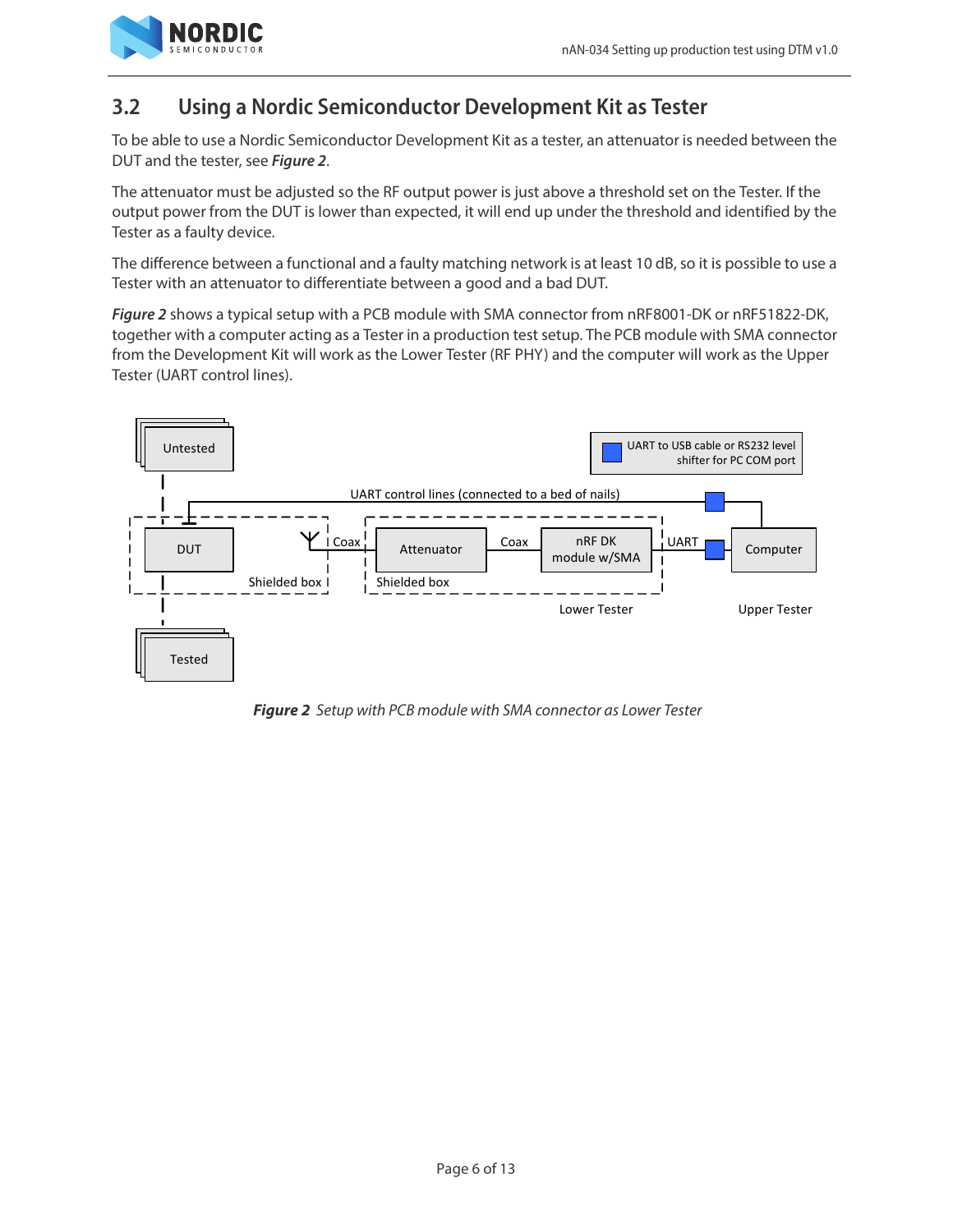

**[Figure 3](#page-6-0)** shows a simplified setup of **Figure 2** [on page 6.](#page-5-1) This setup will use the DTM\_ENABLE pin to setup transmit mode directly on the DUT, without use of UART control lines (See **[Section 3.3 "Enable DTM on DUT"](#page-8-0)**  [on page 9.](#page-8-0) for details). The computer should now run the DTM receive test only. This setup is sufficient to verify production test levels as described in **[Chapter 2](#page-3-0)** on page 4.



<span id="page-6-0"></span> **Figure 3** Simple setup with PCB module with SMA connector as Tester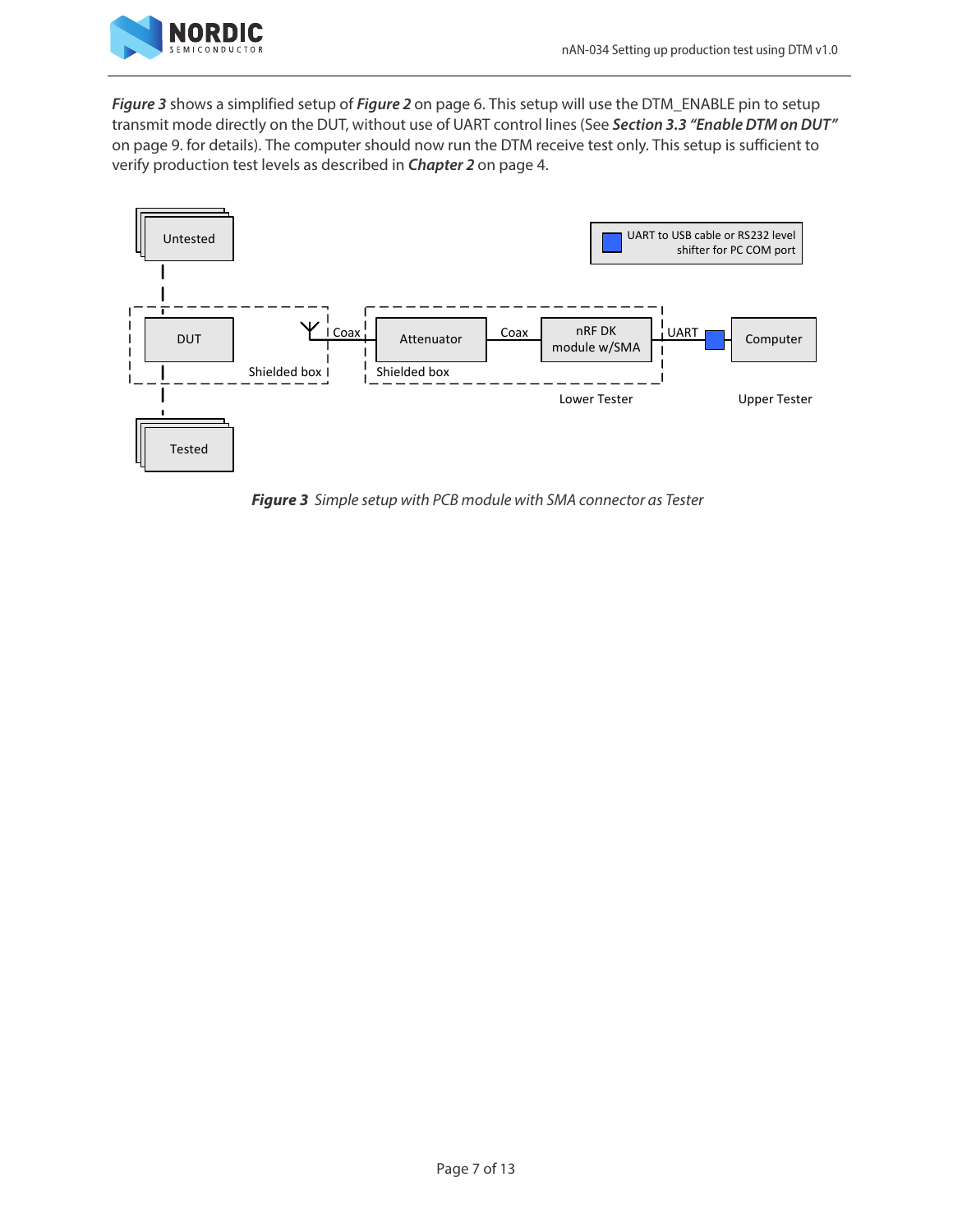

#### **3.2.1 Hardware requirements**

To use the Nordic Semiconductor Development Kit as the tester, requires two COM ports on the computer, one to control the PCB with SMA connector and one to control the DUT. It is possible to use FTDI based USB to Serial (TTL 3.3 V) adapters on the computer to connect to the UART control lines, or alternatively use RS232 with level shifters.

An Nordic Semiconductor Development Kit consists of several PCB modules; however only the PCB module with SMA connector can be used as Lower Tester in the production test. Set up the hardware for testing with DTM as described in the respective Development Kit User Guides.

The PCB module with SMA connector and the attenuator should be placed within a shielded box, especially if it is used in an environment with multiple DTM test stations in close proximity.

The DTM UART settings for the Development Kit modules:

- UART interface: TXD and RXD
	- Baud rate: 19200
	- Data bits: 8
	- Stop bit: 1
	- No parity
	- No flow control (no RTS or CTS)

#### **3.2.2 Computer Software**

The computer (Upper Tester) software is written in the Python programming language and consists of a DTM library, an example script, and a readme file. The software is enclosed in the zip-file together with this application note. The software has been run and tested on a Windows 7 computer. The software can be ported to other platforms that support Python.

The DTM library can set up different DTM modes through UART commands as described in the Bluetooth specifications Ver 4.0, Vol 6, part F. The example script uses the DTM library to control both Tester and DUT over their respective COM ports on the computer.

The DTM library supports both receive and transmit test modes, and will output Packet Error Rate (PER) for both modes. Typically a PER of > 30% in either mode can be used to detect a failing DUT.

Refer to the readme file included in the attached software for documentation on the requirements and usage of the software.

#### **3.2.3 Setting attenuation level**

The attenuator level should be set by using a golden sample as DUT. This golden sample is a tested prototype device that meets the requirements in terms of output power and range for your product. Place the golden sample in the shielded box as DUT, and carefully adjust the attenuator to the highest attenuator setting which still allows the golden sample to pass the DTM test. Decrease the attenuation level by 4 to 6 dB to allow for some production variation, this is the setting you should use for the test station. Repeat this procedure to set attenuation level for every test station.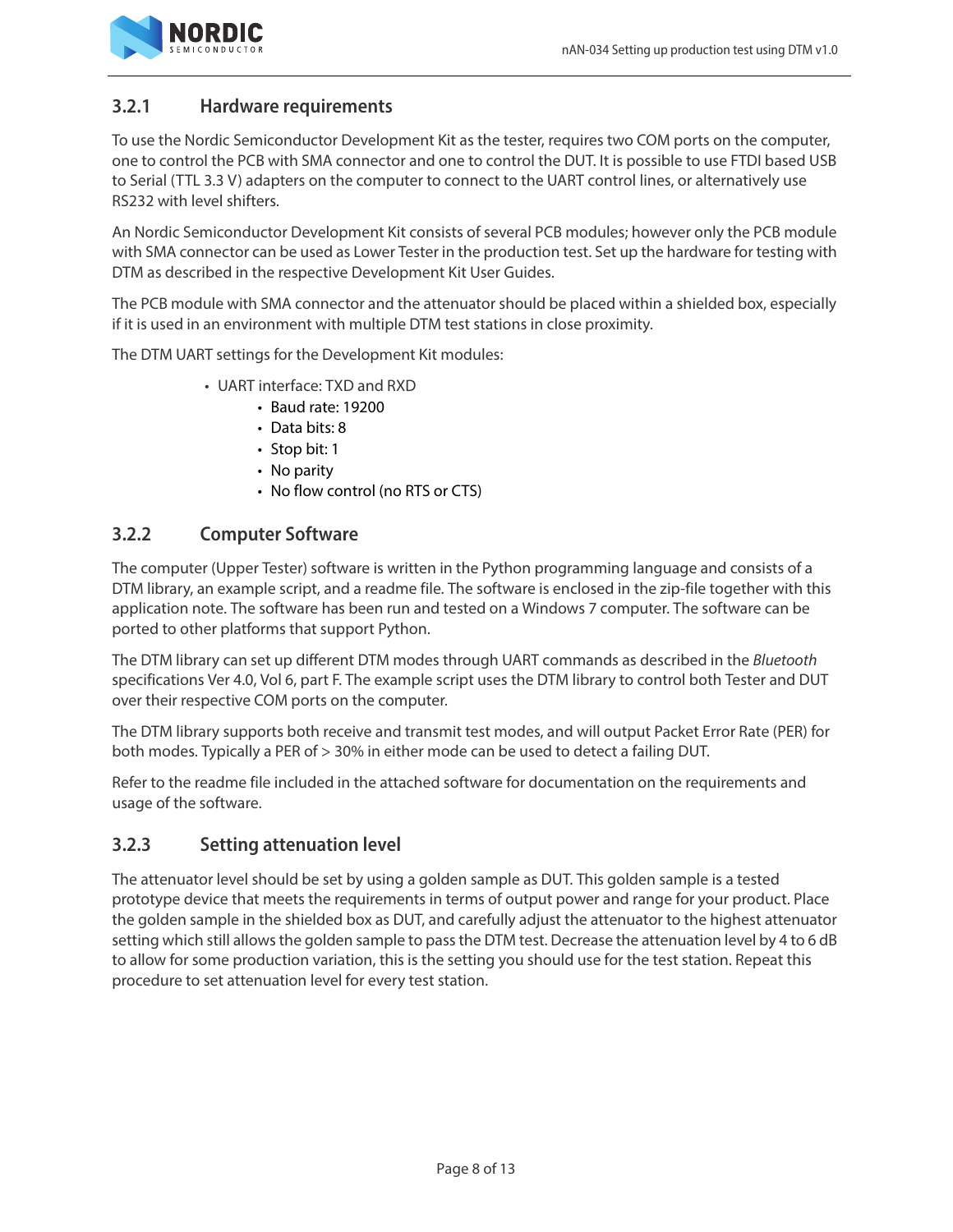

### <span id="page-8-0"></span>**3.3 Enable DTM on DUT**

| <b>Test points</b> | <b>Description</b> | <b>Comment</b>             |
|--------------------|--------------------|----------------------------|
|                    | VSS (Ground)       | Power supply               |
| $\mathcal{P}$      | VCC.               | Power supply               |
| 3                  | DTM ENABLE         | Enable DTM test (optional) |
| 4                  | TXD                | UART control line          |
|                    | RXD                | UART control lines         |

The Tester must have access to 5 test points on the DUT to run the DTM test.

#### **Table 1** Required pin connection for the DUT

The DTM\_ENABLE pin is an optional pin that can be used by the application controller to enable the UART control lines for DTM tests. For example, the DTM\_ENABLE test pin can be an input pin with a pull up resistor, and if this pin is pulled low externally, the application should enable the UART control lines for DTM tests. The DTM\_ENABLE pin can also be used to setup transmit mode directly, without the use of the UART control lines.

The actual baud rate used by the DUT depends on the BLE chip used in the product. For some BLE chips the baud rate is fixed, while for others the baud rate can be modified. Refer to the specific product specification or source code for details.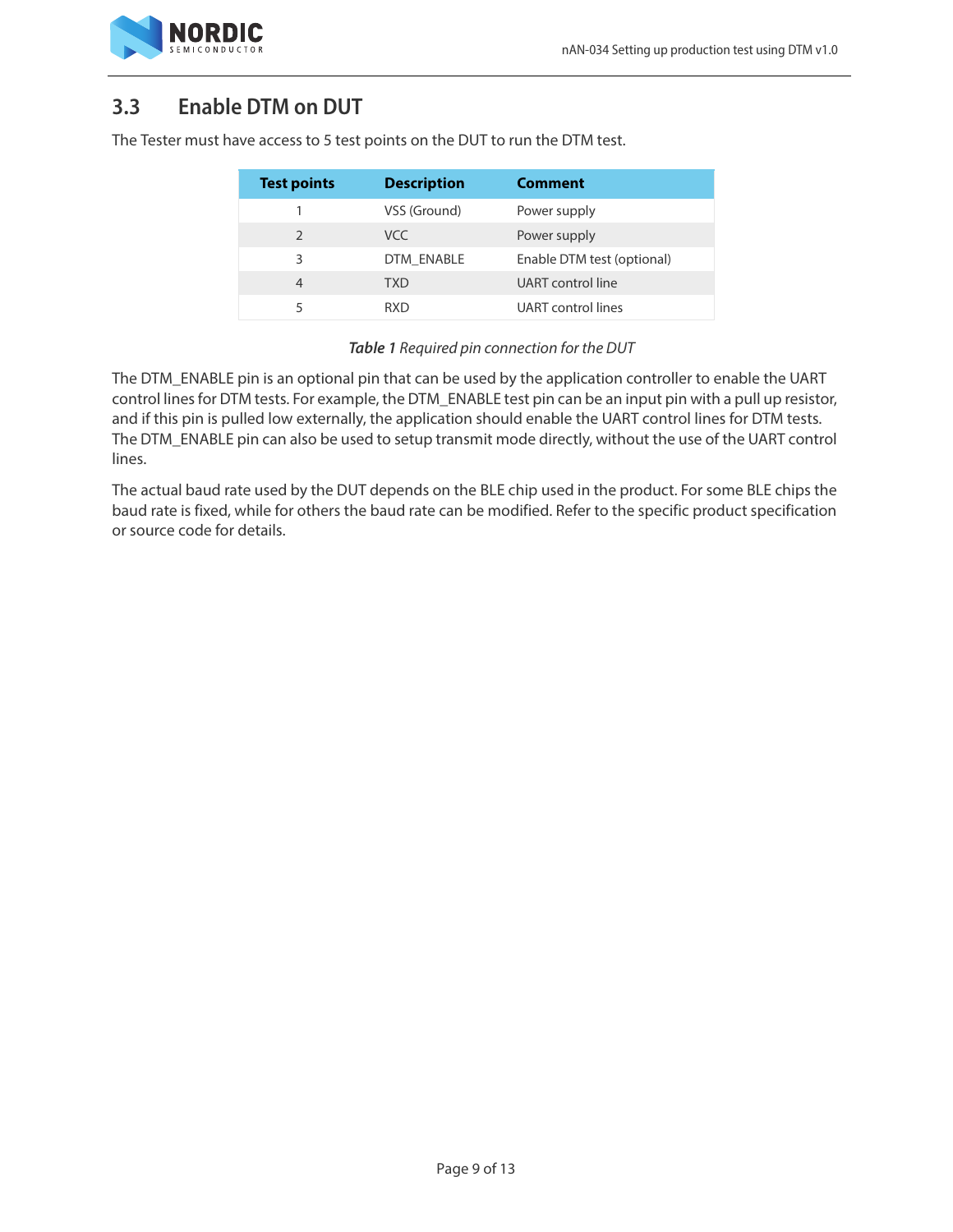

# <span id="page-9-0"></span>**4 Exceptions when Production test on nRF8002 based products**

**Note:** The nRF8002 Direct Test Mode (DTM) is not available after the configuration of the nRF8002 is placed in OTP.

Typically the DUT should be a preprogrammed module with application firmware or configuration; however, for the nRF8002 the DTM test is only available before the configuration is locked in OTP. The nRF8002 can receive DTM commands over the UART after power is applied and before any configuration is locked to OTP.

This means that for products based on the nRF8002 the configuration should be written after the DTM test is passed. This will still verify that the hardware is fully operational and meet the requirements of the final product.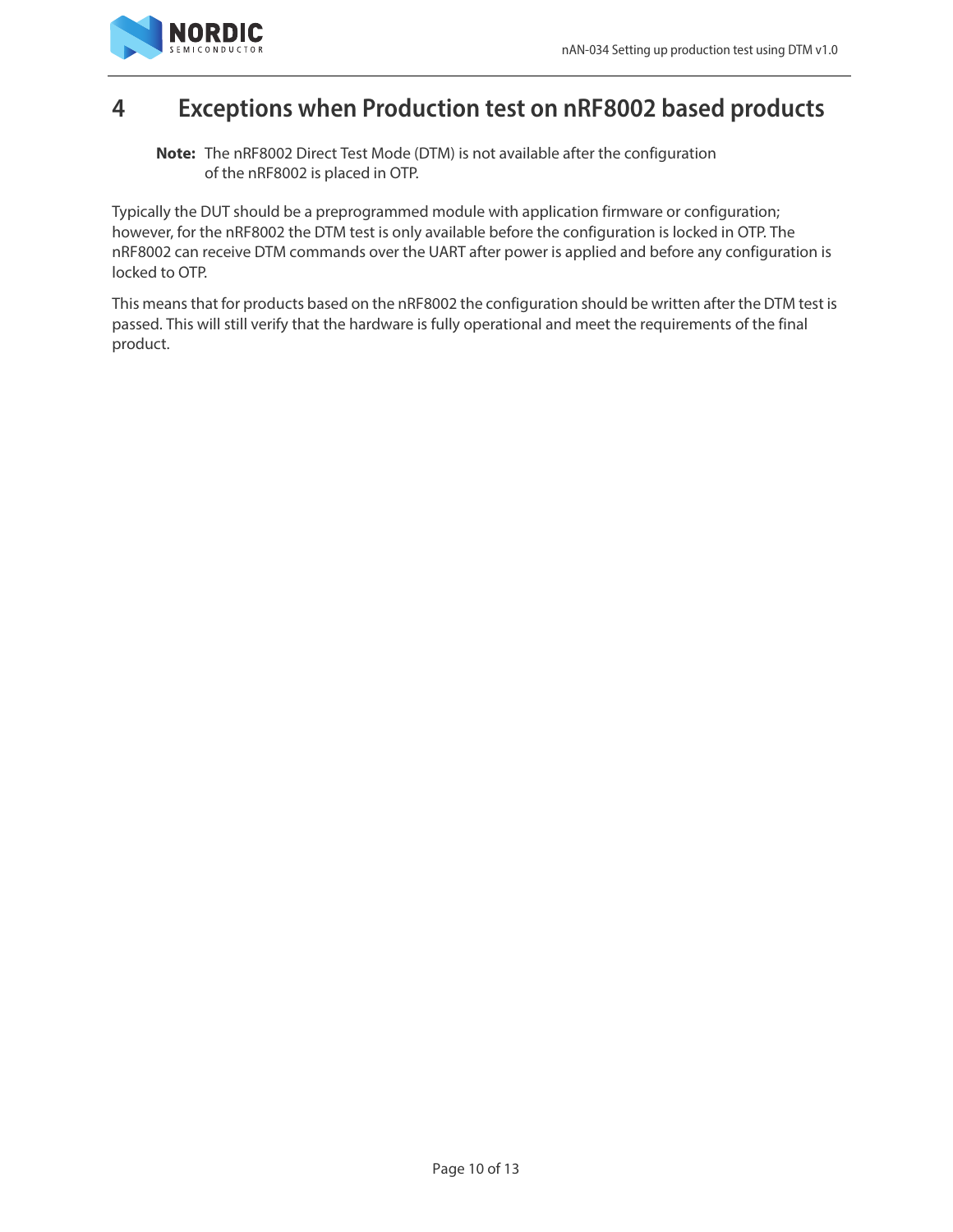

# <span id="page-10-0"></span>**5 Glossary**

| Term          | <b>Description</b>                                                                      |
|---------------|-----------------------------------------------------------------------------------------|
| <b>RF PHY</b> | Radio Frequency Physical layer - including<br>crystal, matching network and antenna     |
| OTP           | One Time Programmable Memory                                                            |
| DK.           | Development Kit                                                                         |
| <b>DTM</b>    | Direct Test Mode                                                                        |
| DUT           | Device Under Test                                                                       |
| Tester        | The actual hardware executing the DTM test,<br>can be split in a Lower and Upper Tester |
| BI F          | <i>Bluetooth</i> low energy                                                             |
| <b>PFR</b>    | Packet Error Rate                                                                       |
| UART          | Universal asynchronous receiver/transmitter                                             |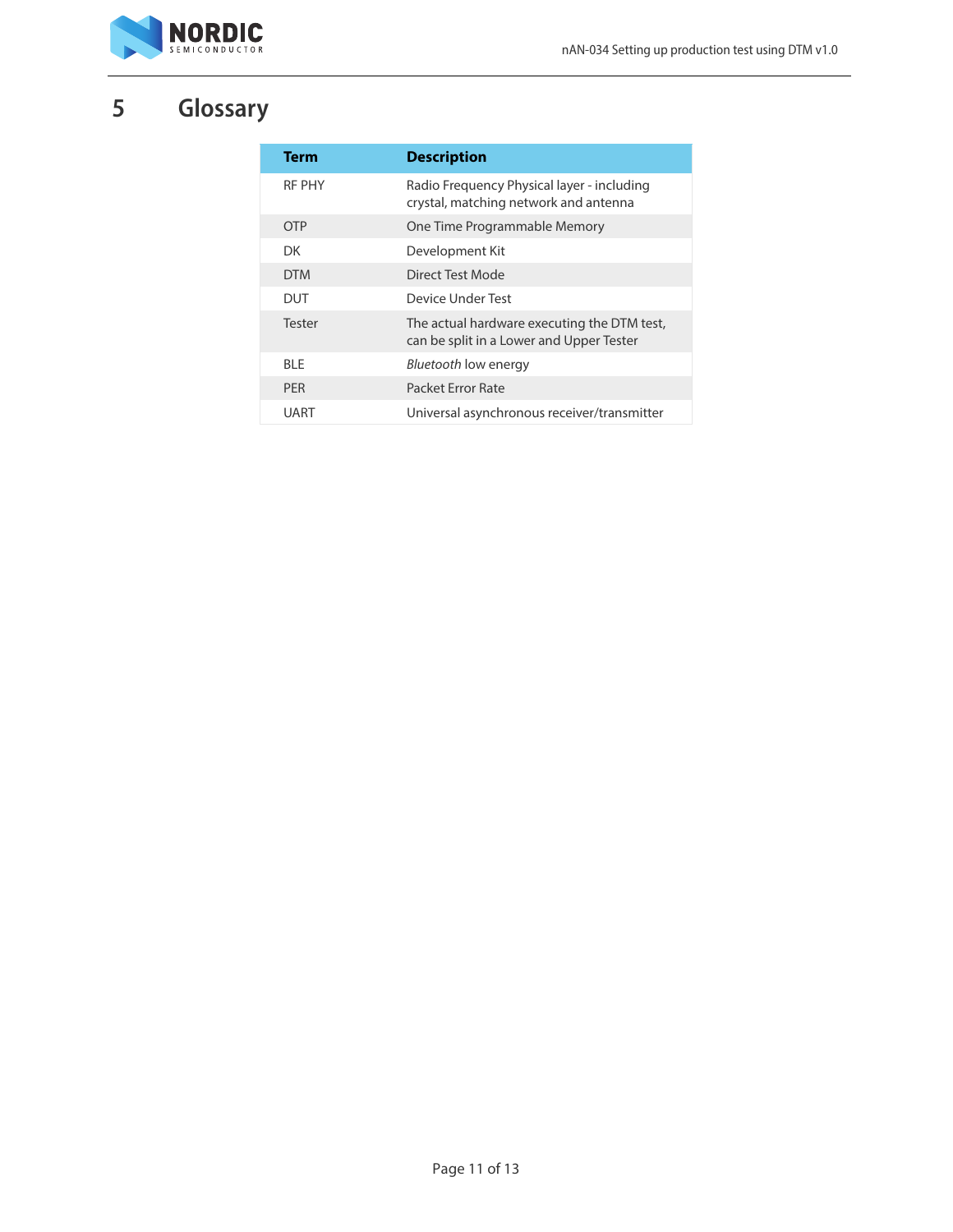

# <span id="page-11-0"></span>**6 References**

How to enable the DTM mode on the chip in use:

- **nRF8001** Use the ACI Test command with the enable DTM over ACI option or DTM over UART as defined in the nRF8001 Product Specification. The nRF8001 Product Specification can be found on [www.nordicsemi.com.](www.nordicsemi.com) Read the Development Kit User Guide for the nRF8001 for more information on DTM.
- **nRF518xx and other nRF devices** Read the Development Kit User Guide for the respective chip on how to configure and enable DTM. The Development Kit User Guide for the respective chip can be found on <www.nordicsemi.com>.

See Bluetooth specification Ver 4.0, Vol 6, part F for DTM command word format and options. The Bluetooth specification can be found on<www.bluetooth.org>.

See RF Performance Test Guidelines, White Paper nWP-006, that describes how to run various RF front end tests. The White Paper can be found on <www.nordicsemi.com/eng/Support/Whitepapers>.